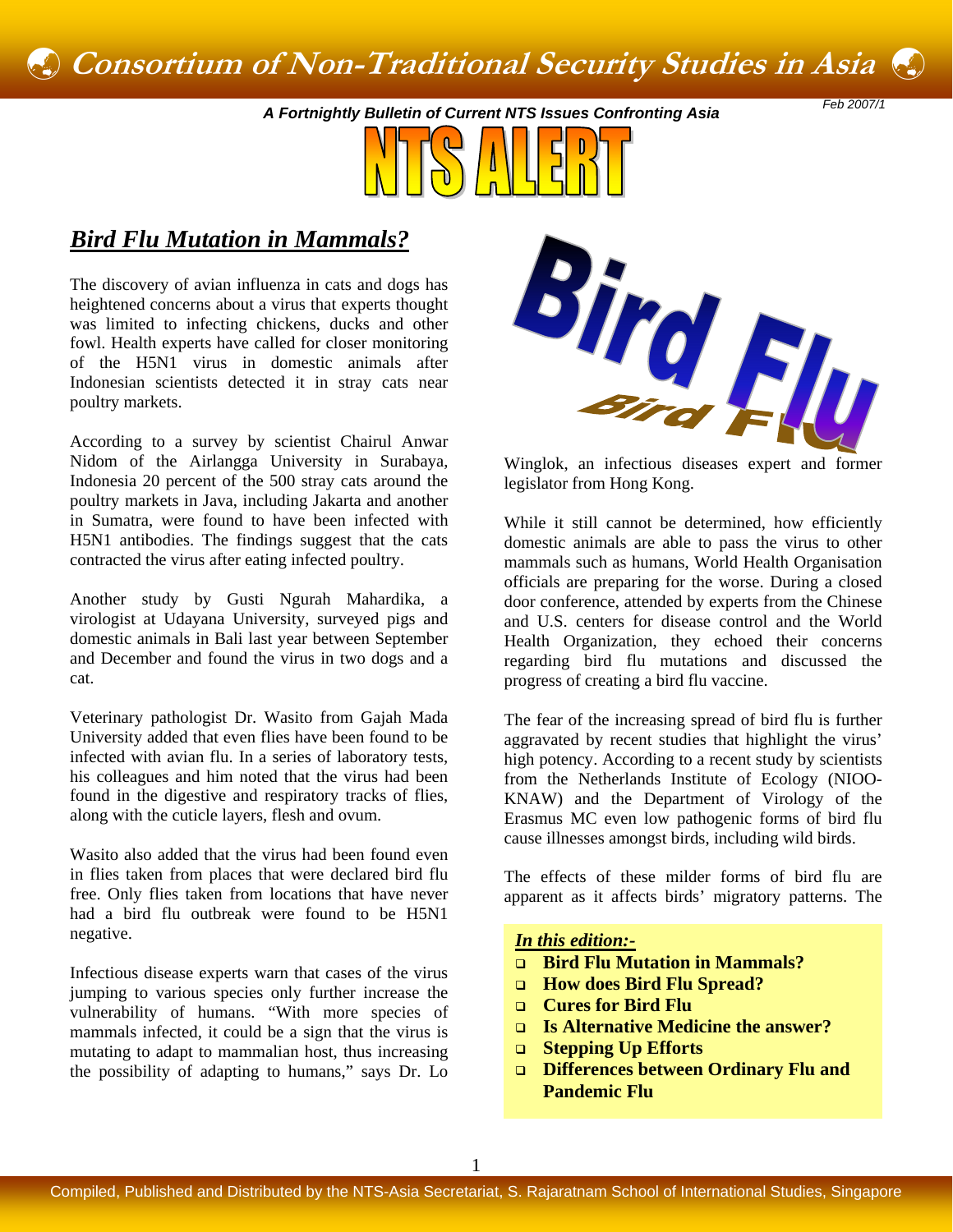

late departure from the wintering grounds could lead to late arrival in the breeding grounds, and thus to a lost breeding season. Because of their slower migration, ill birds come in contact with many more healthy birds passing by them on migration. In this way these low-pathogenic viruses can spread itself more rapidly than previously thought.

Bird flu has killed more than 160 people worldwide since late 2003 thus sparking fears that it could mutate and trigger a deadly human-flu pandemic.

#### *Sources*

Bird flu in cats and dogs raises alarm, Straits Times, 31 Jan 2007

China meeting warns of bird flu mutation risk, Reuters, 29 Jan 2007

Hong Kong, Japan face growing bird flu fears, Today, 30 Jan 2007

Low pathogenic forms of bird flu do cause illness among birds, Spiritindia.com, 31 Jan 2007

Scientist warns of bird flu in flies, Jakarta Post, 24 Jan 2007

# *How does Bird Flu Spread?*

Infected birds shed flu virus in their saliva, nasal secretions, and feces. Susceptible birds become infected when they have contact with contaminated excretions or surfaces that are contaminated with excretions. It is believed that most cases of bird flu infection in humans have resulted from contact with infected poultry or contaminated surfaces. Reports of the spread of avian influenza viruses from one ill person to another are rare, and transmission has not been observed to continue beyond one person/first generation of contacts.

The increasing number of bird flu cases across the globe has sparked much fears and paranoia over the extent to which bird flu is able to proliferate. Concern was raised as to whether the flu virus would affect public resources such as water treatment facilities – namely waste water and drinking water. Fortunately, research has shown that this is generally not the case. Cornell University researchers studied a low pathogenic strain of avian flu known as H5N2, which is a close relative of the highly pathogenic avian influenza H5N1. Given the similarities in both strains, it is highly likely that results from tests on H5N2 would mirror the effects on H5N1.

The tests from Cornell showed that overall, avian flu viruses do not survive well outside of a host. Moreover, they would not survive in water and exposure to UV radiation. Waste water treatments have therefore proven to be very effective in killing H5N2 at level well within industry standards. Chlorine induced water treatments, however, were less definitive and depended on chlorine concentration levels and time of exposure.

Other possible scenarios of the spread of bird flu have also been done by researchers in Indiana University, who created a model to predict how an emerging pandemic influenza might spread across the globe by airliners. The researchers developed a mathematical model using massive passenger flow databases from the International Air Transport Association, an organisation of airlines comprising 99 percent of worldwide commercial air traffic. Census information from more than 3000 urban centers in 220 countries and related disease pattern from those areas was also analysed.

The model shows in detail how air-transportation-network properties are responsible for the worldwide pattern of diseases. Using advanced computational tools, the team was able to simulate how an influenza pandemic would spread, both over time and geographically and to provide forecasted scenarios and confidence intervals. The researchers also noted that strict travel restrictions would do little, if anything, to prevent the flu from spreading throughout the globe.

The study also focused on realistic scenarios in which antiviral resources are not equally distributed with a higher concentration in wealthy countries. Different strategies are compared: a selfish strategy in which each country relies on its own supplies, as opposed to a cooperative approach in which prepared countries would donate part of their resources for global use. Surprisingly, the cooperative strategy is shown to be more effective in delaying the pandemic evolution and mitigating its impact on the population of both the donor and recipient countries.

*Sources:* 

Avian Flu virus unlikely to spread through wastewater and drinking water treatment systems, *Cornell University News Service*, 6 Jan 2007 Scientists Assess Risk of Potential Flu Pandemic Spread via Global Airlines*, Indiana University*, 29 Jan 2007 World Health Organisation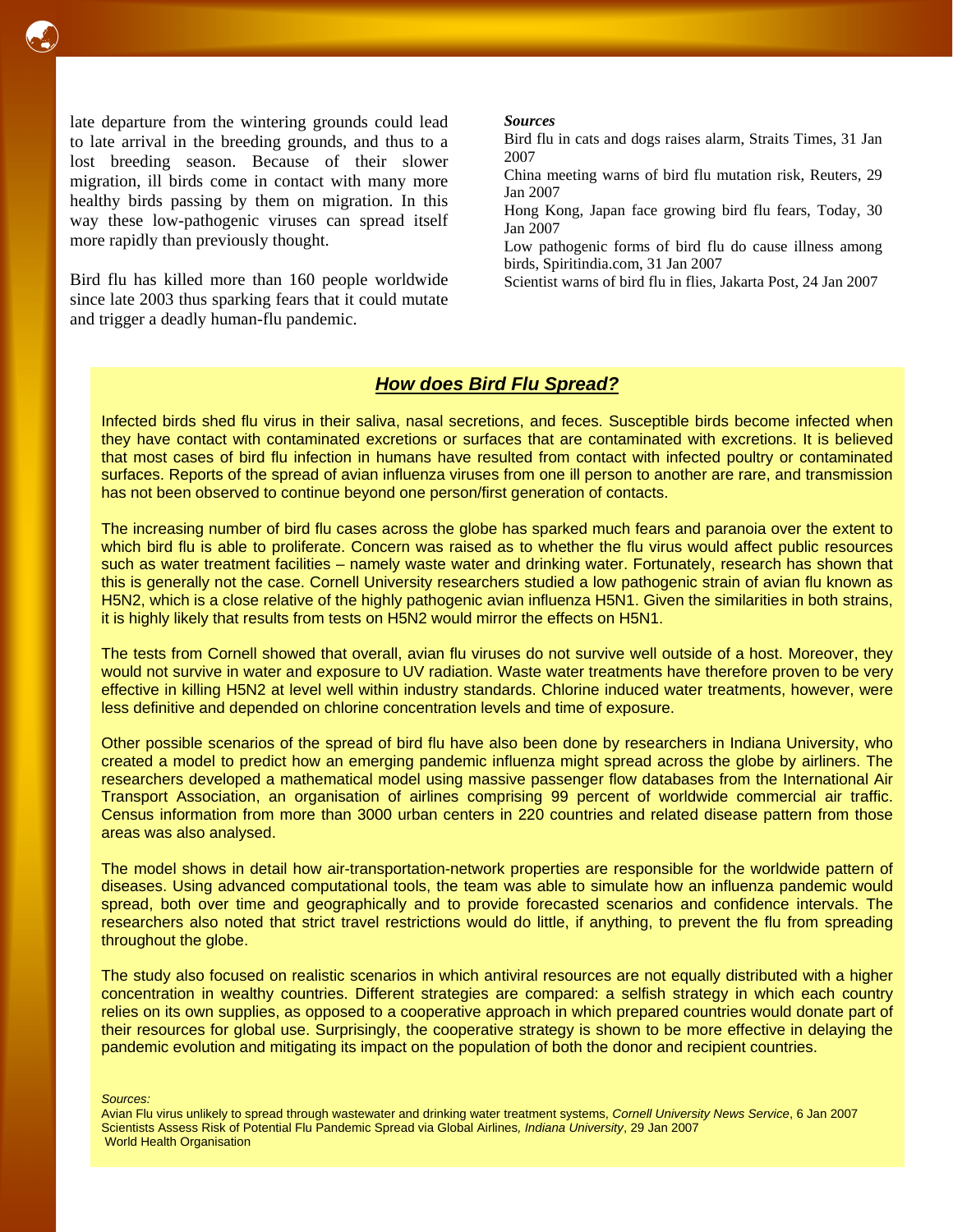# *Cures for Bird Flu*

The race to find a cure to bird flu is without a doubt tedious but also lucrative. Over 20 vaccines are vying to be the first to hit the commercial market. Australian drug manufacturer CSL Ltd has developed a new vaccine for bird flu. Developed with government backing, the new vaccine is the first to be registered in the Southern Hemisphere and could later be made available for supply and stockpile in Asia.

CSL's announcement comes after rival GlaxoSmith Kline Plc said that it had applied to register its own bird flu vaccine in Europe following an 80 percent success rate in trials. Results from the clinical trials show that two 30 mg doses of the vaccine delivered three weeks apart produced a strong immune response

### *Is Alternative Medicine the answer?*

Several studies have suggested that selected natural herbs and plant extracts might hold the cure to bird flu.

In Singapore, a locally based research and development (R&D) company Herbal Science launched its ViraBloc pills last month, which contain concentrated extracts of elderberry - a shrub commonly found in South-east Asia. Studies have shown that active ingredients from the berry can coat influenza viral particles, stemming further infection.

HerbalScience has since then signed a multi-million-dollar deal with a Chinese company to sell more than 80 per cent of its stock for the year. The exact value of the deal with the Bright Foods Group, Shanghai's largest food and consumer products company, was not disclosed.

HerbalScience is also in talks with the Singapore General Hospital to conduct clinical trials of the ViraBloc pills. Dr Aw Swee Eng, director of the hospital's department of clinical research, said that laboratory studies of the elderberry extracts were encouraging and showed activity against influenza. The pills, however, would not be available on Singapore shelves as yet.

In Korea, scientists at the Seoul National University suggest that *kimchi,* a local spicy fermented cabbage dish (made with red peppers, radishes, garlic and ginger), could possibly cure bird flu. In an experiment with 13 infected chickens, 11 of them began to recover after week of being fed an extract of kimchi. The researchers noted however that the results were far from scientifically proven, and if kimchi did have the effects they observe, it was unclear why.

#### *Sources*

Korean dish 'may cure bird flu', *BBCnews*, 14 March 2005 Singapore firm in herbal pill deal, *Straits Times*, 30 Jan 2007 against the deadly H5N1 avian flu virus in adults aged 18 to 65. Result of a subsequent study on infants, young children and the elderly would be available later this year.

CSL notes that the vaccine, which was created based on the virus strain from Indonesia and Vietnam, could be able to vaccinate the Australian population within six months. However, mass vaccinations would not occur yet because the strain used in trials could still change if a pandemic became a reality. This is highly likely given recent of the virus found in domestic animals (see "Bird Flu Mutating in Mammals?").

Scientists in Taiwan have also announced their successful tests of vaccines on animals. Pele Chong, head of the vaccine development programme at Taiwan's National Health Research Institute, explained that human trials are planned and that a production line would be built by the end of the year. Formal production is expected to start late next year to be ready for mass production in two years. If all goes well Taiwan hopes to eventually produce up to 80,000 doses of the vaccine a month.

Countries have also been stockpiling of antivirals but these can only function as an interim measures rather than the absolute cure to bird flu. For now, countries must make do with poultry vaccines – administered directly to chickens – as a preventive measure against a bird flu outbreak.

However, poor quality poultry vaccines could aggravate the situation where infected poultry are undetected and thus subtly spreading the virus. This would be what Veterinary pathologist Wasito from Gajah Mada University refers to as a "silent" bird flu. This type of virus does not incite the production of antibodies in the infected bird therefore resulting in the bird looking perfectly healthy and bearing no pathological lesions or other clinical symptoms of infection. This would lead to more poultry fatalities as the vaccine can only be administered to absolutely healthy birds.

#### *Sources*

Australia's CSL says bird flu vaccine test a success, *Reuters*, 31 Jan 2007 Over 20 bird flu vaccines in race to hit shelves, *Straits Times*, 15 Dec 2006 Scientist warns of bird flu in flies, *Jakarta Post*, 24 January 2007 Taiwan: Successful vaccine tests against bird flu, *Asia News,* 31 Jan 2007

ß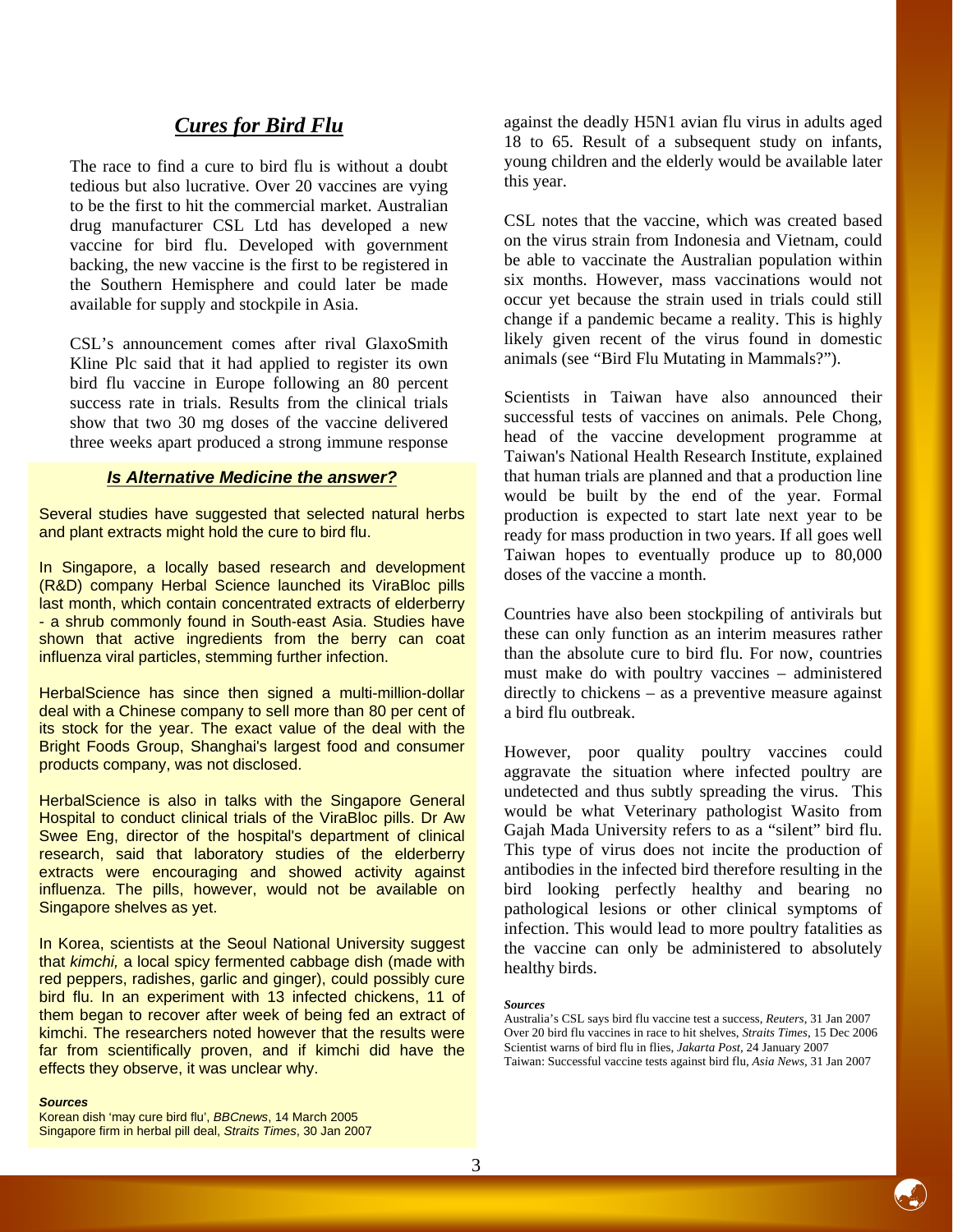# *Stepping up efforts*

ß

On the *international front*, the World Health Organisation has revised its International Health Regulations in 2005 and is scheduled to enter into force in June 2007. The regulations include the following important points:-

- To *prevent, protect, control and provide public health response* to international spread of disease in "public health risk
- To develop a *disease surveillance system* to detect public health risk, and the establishment of national human resource Focal Point. This surveillance system would include the ongoing collection, collation and analysis of data for public health purposes and the timely dissemination of public health information for assessment and public health response as necessary.
- To *notify* of public health emergencies of international concern within a territory
- WHO to take account reports of sources other than notifications of consultations for assessment to response to public health risk. This would *facilitate the transfer of information amongst various countries*
- *Cooperation* of WHO with intergovernmental organizations and international bodies
- Determination of a public health emergency of international concern.

What the last point suggests, however, is that while the WHO is empowered to determine an international health risk, it does not have the power to ensure compliance of the rules by sovereign states. Fortunately most states have taken the necessary proactive measures to control the spread of infectious diseases as best as they can, given their limited capabilities.

International donors have also pledged a totally of \$475.9 million in additional funds to support the global fight against bird flu. The funds were pledged on the final day of a three-day summit in Mali, West Africa, aimed at coordinating strategies to combat the disease. World Bank and United Nations officials however suggest that the total amount of fund from donors – over and above some \$1.9 billion – is but a

fraction of the \$2 trillion that a possible human influenza pandemic could cost worldwide.

This lack of funds is no where more evident than in *Indonesia,* which has only received US\$50million worth of funding. This is hardly enough to effective address bird flu, which is estimated to require about US\$250 million. Fortunately, the Indonesian government has finally decided to declare bird flu a national disaster after admitting that the disease has become epidemic in the country.

By declaring a national disaster, more funds can be allocated to tackling bird flu from the state budget's disaster fund. This comes after 6 deaths had been reported in human infected cases, in just the first month of 2007, thus causing Indonesia's human death toll to soar to 62 out of 82 reported cases.

## *Differences between Ordinary Flu*

# *and Pandemic Flu*

| <b>ORDINARY FLU</b>                                                                                    | <b>PANDEMIC FLU</b>                                                                                                                                                                                   |
|--------------------------------------------------------------------------------------------------------|-------------------------------------------------------------------------------------------------------------------------------------------------------------------------------------------------------|
| Occurs every year<br>during the winter                                                                 | Occurs about three times<br>each century $-$ at any time of<br>the year                                                                                                                               |
| Affects up to about<br>10% of the Population                                                           | May affect around 25% of<br>the population                                                                                                                                                            |
| For most people it is<br>an unpleasant but not<br>life threatening<br>Infection                        | It is a more serious infection<br>for everyone                                                                                                                                                        |
| The very old and<br>people with certain<br>chronic illnesses are<br>most at risk of serious<br>illness | People of every age may be<br>at risk of serious illness                                                                                                                                              |
| Annual vaccination is<br>available for those at<br>risk of serious illness                             | A vaccine won't be available<br>to start with – when it does<br>become available the aim<br>will be to immunize the<br>whole population as rapidly<br>as possible as vaccine<br>supplies come through |
| Antiviral drugs are<br>available to treat those<br>at special risk                                     | Antiviral drugs are likely to<br>be in limited supply and will<br>have to be used to best<br>effect according to how the<br>disease develops.                                                         |

*Source: World Health Organisation*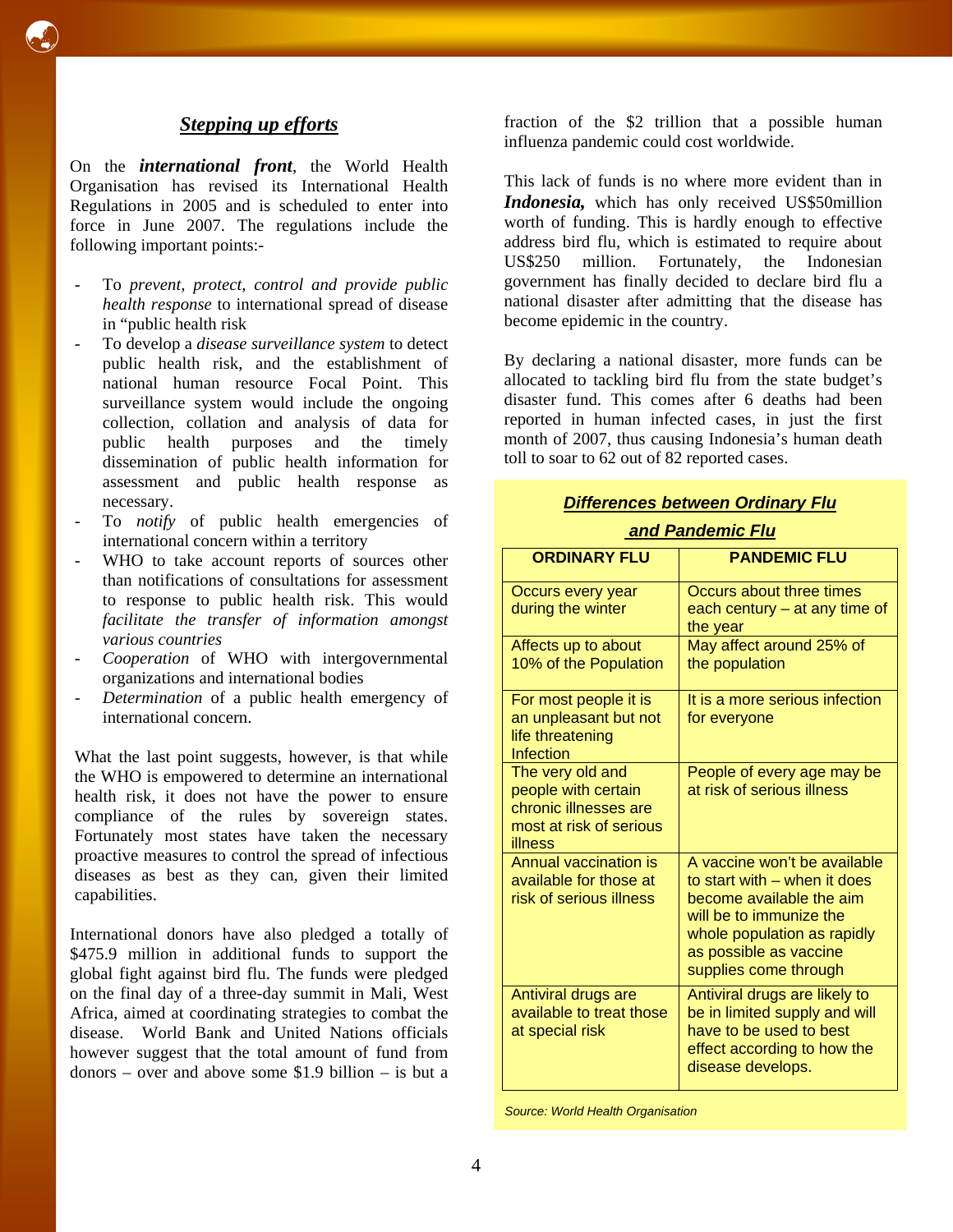Officials have been complaining that shortage of funds have hampered their efforts to combat the disease. Money is needed to pay the costs of vaccination, culling of birds as well as paying compensation to farmers whose birds have been culled. Back yard poultry has been banned from Jakarta and those who had efficiently destroyed their poultry would be eligible for compensation of 12,500 rupiah (about 1.4 dollars) per bird.

The decree covers chickens, ducks, swans, quails and pigeons. Other birds kept as pets or for research purposes would still be allowed but owners would have to obtain a certificate, issued free of charge by the animal husbandry office.

Whether this decree would be effective remains uncertain as it will almost certainly face resistance in a country that has hundreds of millions of backyard birds, many of them in towns and cities. Providing compensation to farmers and bird owners is therefore vital in ensuring full cooperation from the public.

The government is still optimistic as it has initiated other measures to educate Indonesians about bird flu. The "Tanggap Flu Burung" public awareness campaign, for instance, launched on  $1<sup>st</sup>$  Sept 2006, includes television and radio public service announcements airing across the country, as well as flyers billboards and even dangdut music concerts.

According to Bayu Krisnamurthi from the National Committee for Avian Influenza Control and Pandemic Influenza Preparedness, the campaign has reached many Indonesians. A survey of 508 urban and rural, poultry owning household across cities and towns such as Jakarta, Tangera, Bekasi, Bogor and Garut revealed that 97 percent of respondents had seen at least one of the Tanggap TV spots.

In the *Philippines*, the start of the annual migration of birds to the country has spawned a series of preventives measures, namely investing in bird flu detection equipment, protective gear and laboratories to further study the infectious disease.

Dr Laarni Cabantec, assistant coordinator of the National Avian Influenza Task Force (NAITF) of the Bureau of Animal Industry announced that the first Regional Animal Disease Diagnostic Laboratory (RADDL) in Philippines would be set up in Central Luzon in February 2007. The establishment of the RADDL has been made possible with aid from New Zealand.

Protective gear has also been distributed to all members of the NAITF nationwide. The Department of Agriculture also sent two persons to Vietnam for laboratory training.

Other efforts by the Department of Agriculture include conducting sectoral and institutional talks, symposia, simulation exercises with medical and veterinary practitioners and concerned agencies on bird flu preparedness. Bird flu advocacy posters have also been produced in various languages - English, Tagalog, Ilonggo, Ilocano, Cebuano and Malay – to inform the public on preventive measures.

Measures have also been taken in airports. In addition to the practice of thermal screening of arriving passengers with recorded avian flu cases, the precaution has now been extended to airline crew members as well. A "foot bath" at the arrival has also been included to disinfect suspected carriers of the deadly virus. Moreover, at least 150 airport employees have participated in a simulation exercise by the Manila International Airport Authority at the Ninoy Aquino International Airport (NAIA) Terminal 3.

Preventive measures such as culling and poultry vaccinations have proven to be effective in *Vietnam*. Officials from the Ministry of Agriculture and Rural Development noted a decrease in the number of bird flu-affected communes (from 39 to 22).

In addition to this, dissemination of information has also been integral in the Vietnam's anti-bird flu drive (known as 'Joining Hand of a Vietnam Free from Bird  $Flu'$ ).

In the province of Songkla in *Thailand,* the animal quarantine station has tightened their control measures with more thorough inspection of vehicles transporting poultry. Chief of the Songkla Animal Quarantine Station, Chaiwat Yothakon disclosed that the station has set up checkpoints on roads and deployed officials from various relevant units to arrest smugglers of live and dead poultry. So far, the station has reported nine poultry smuggling cases with evidences worth more than 300,000 baht in total.